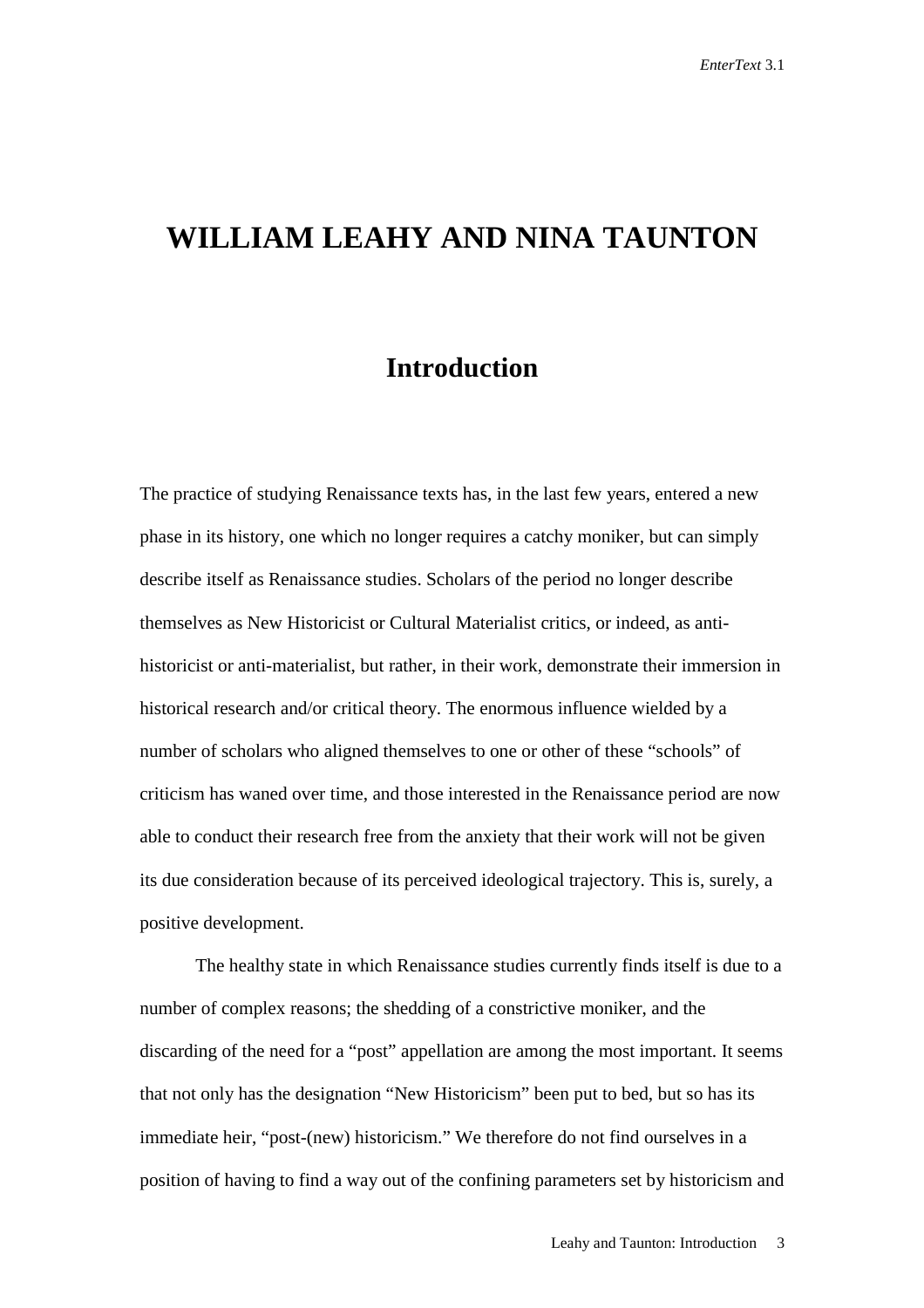materialism, but can merely get on with the practice of trying to understand and explain our given area of interest to the best of our ability. As such, we are in a position to say "this is what I do," rather than "this is where I stand."

 This is, of course, not to dismiss the important methodological strategies that both New Historicism and Cultural Materialism provided and refined. Renaissance studies as a whole has taken good practice from these approaches and uses them as a basis for current analysis. The necessity for close and thorough historical contextualisation—based on clear and focused research—is the foundation of the best of contemporary work, as is a more modest approach to the potential effects and importance of any text in its moment of production. One very rarely sees the kinds of conclusions reached in the moment of "high-historicism," where all sorts of extraordinary claims were made regarding the cultural significance of particular texts and/or authors. The emphasis now, it is clear, is on not on proclamation but on recovery and understanding.

 Related to this development is the turn to previously marginal early modern writings. New Historicism and Cultural Materialism were notoriously Shakespearecentred, and when other authors were considered, criticism tended to be focused on canonical texts. Specific central texts were analysed by these schools, and overarching ideological implications drawn from these analyses. More contemporary criticism, as the essays in this collection amply demonstrate, work in the opposite direction, in the sense that a number of varying and, to a greater or lesser extent, marginal texts are examined, and more moderate, more realistic conclusions drawn. A good example is the first essay in this current collection, in which Darryll Grantley examines a neglected mid-sixteenth-century interlude for boys, *July and Julian*. Grantley furnishes the first ever, critical consideration of this play as herald to a full-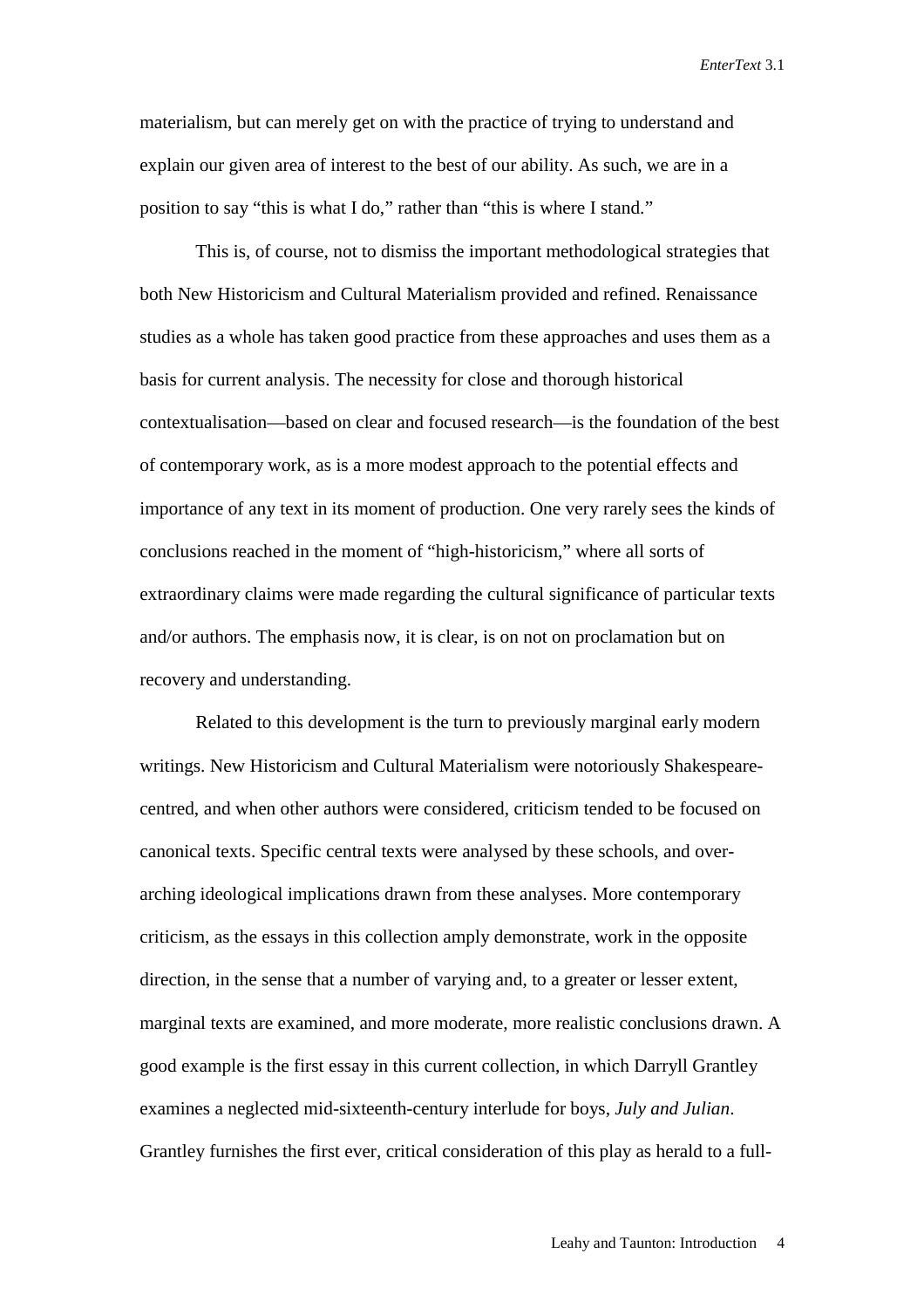length study on the Tudor Interlude. He looks at this particular interlude in respect of the challenge Roman Comedy conventions present to notions of authority and class. Grantley notes that the subversive agenda of the play goes beyond that of Roman comedy itself, there being no mitigation of the trenchant attacks on the oppressiveness of authority in various forms, sometimes including that of schoolmasters. This is all the more remarkable in what is clearly a school interlude. While this consideration of such a marginal text demonstrates the broadening of subject matter deemed suitable for academic research in Renaissance studies, Grantley also refuses to draw allencompassing implications from the text, arguing more modestly that, though crudely written, this play deserves more attention both for its formal features and its value as a document of social history.

 The negotiation of Roman generic constraints is also central to Stephen Clucas's essay on Elizabethan Ovidianism, in which he examines the perceived rise of a new "metamorphic aesthetic" in painting and literature, associated with Ovidian themes. By surveying a range of late sixteenth-century English literature, including works by Stephen Batman, Arthur Golding, Thomas Lodge, John Marston and George Chapman, Clucas suggests that the idea of an "Ovidian renaissance" which used metamorphosis to represent "a permanence of sex, dream and the golden imaginary world of myth" was troubling in a climate of English Protestantism. The internalisation of anxieties surrounding pagan eroticism was, according to Clucas, a significant shaping influence on English Ovidianism. He argues that the evasive and oblique metamorphic strategies used by writers such as Batman, Golding, Marston, Chapman and Lodge are informed by an unresolved vacillation in which eroticism is seen as a "blest infection," in which desire and abjection are inseparably intermixed.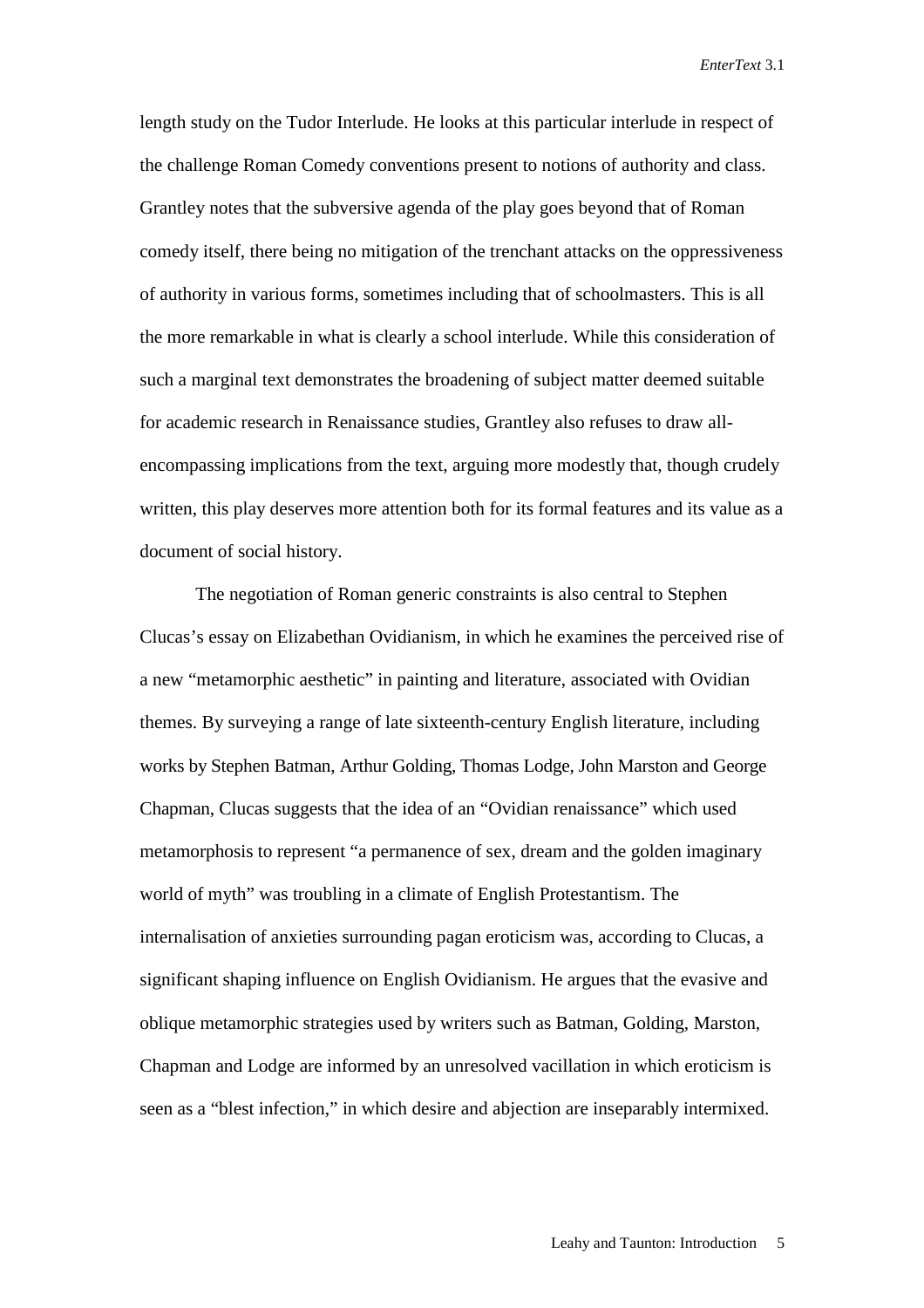Both religion and the writing of Thomas Lodge are central concerns for Robert Maslen, whose essay links Lodge's poem *Glaucus and Scilla* (1589) with the poet's lifelong interest in satire. According to Maslen, this interest stemmed from Lodge's sense of alienation from the English establishment, an alienation marked by his conversion to Catholicism, as well as by the suppression of his first published work. Maslen persuades us that this disaffection found a voice in Lodge's account of Scilla's estrangement from human form and consequent silencing. This in turn gave a powerful new poetic voice to the various forms of discontent being harboured in the hearts of educated young Elizabethans. In the following decade, Maslen argues, the erotic narrative poem became one of the wittiest and most popular means of satirising certain aspects of contemporary culture available to disgruntled writers.

 This theme is picked up in Cliff Forshaw's paper, which examines the 1599 Bishop's ban on satire. The ban exposes the potential danger of satire as a genre, and Forshaw demonstrates how ineffective this censorship was, since the provisions against verse satire were policed in a very different way from the state's usual acts of censorship. He examines the reasons why formal verse satire based on classical models for a sophisticated and largely Inns of Court and university audience should have been included in a ban whose main thrust appears to have been the censorship of seditious matter in popular stage and pamphlet literature. This essay suggests that the bishops' misunderstanding of satirical "Aretinian" rhetoric led them to conjecture the potential for sedition where none was intended. Forshaw shows how the ban was circumvented, by examining the careers of the verse satirist John Weever and his printer Valentine Simmes. This examination exposes the unintended effects of the prohibition; far from ending verse satire, it inadvertently gave a new lease of life to an already flagging genre.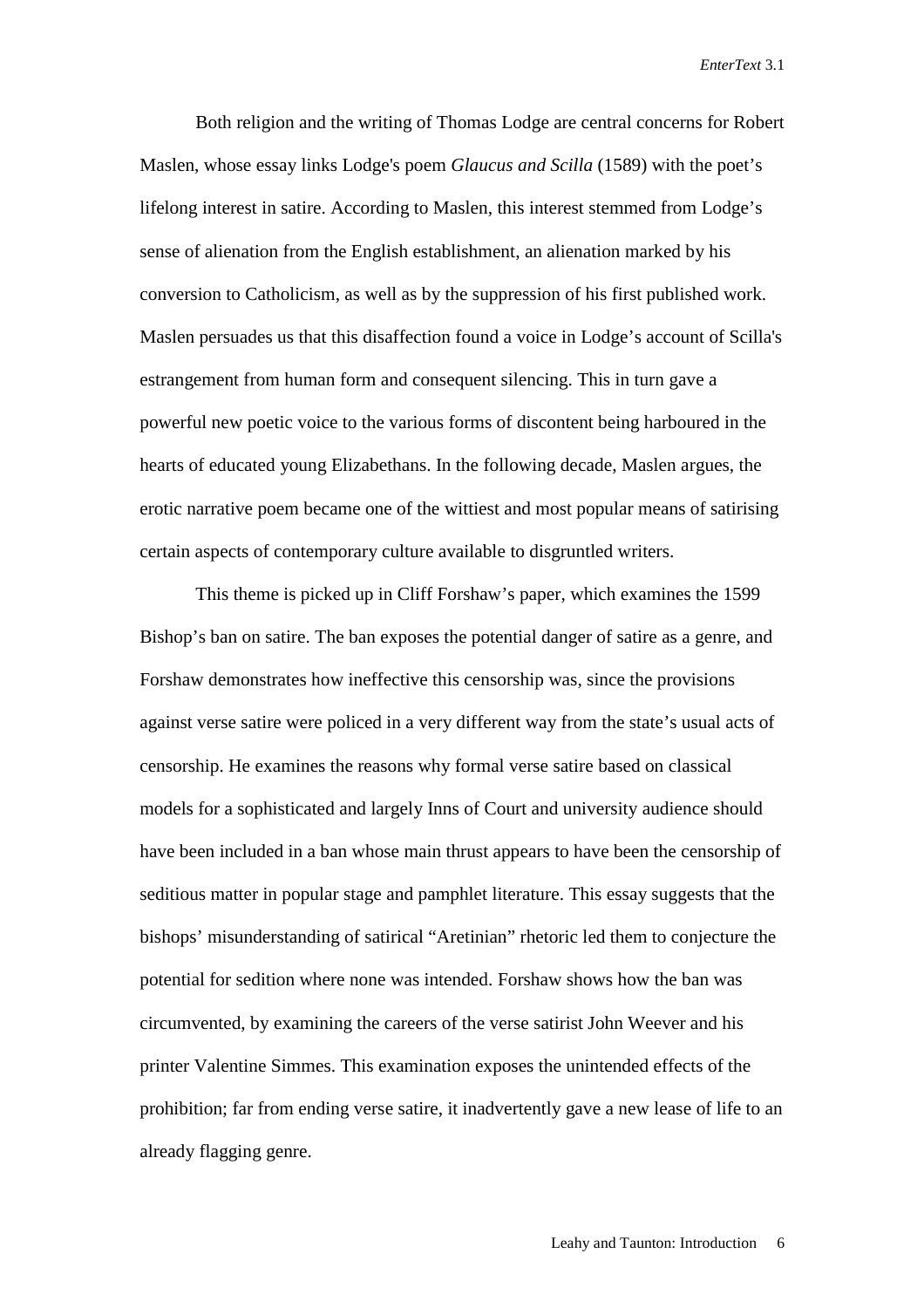The debt to the methodologies of the New Historicism is clear in many of the essays in this collection, where the immersion of the literary objects of interest in the context of other social practices is regarded as both necessary and unproblematic. The crossing of boundaries which mark out previously discrete disciplines is no longer questioned; it has become an appropriate—indeed, an essential—practice. Such a methodology is clear in William Leahy's consideration of Renaissance representations of the "difficult" figure of Anne Boleyn. Leahy argues that Shakespeare's portrayal of Boleyn in *King Henry VIII* has traditionally been regarded as one that does not take account of her ambiguous historical position, and he goes on to examine this portrayal in the light of her own coronation procession, as well as her representation in the coronation procession of her daughter, Elizabeth. These representations of Boleyn are then set against the famous letter written by Sir Henry Wotton to describe the burning down of the Globe Theatre during a production of *King Henry VIII* in 1613. Set within such a context, Leahy argues that the representation of Anne in the play is not what it has traditionally been made out to be, but demonstrates the difficulties inherent in staging such a problematic figure.

 Such cross-disciplinary work is evident in Anthony Bromham's essay, which examines connections between Bronzino's painting, *Allegory of Venus with Cupid*, and Middleton's tragedy, *Women Beware Women*. Bromham argues that the painting is concerned with the matter of syphilis and the motif of the contaminating Venus. The paper examines how Bianca is presented as a court Venus in the play, and the Duke is associated with Cupid, but a Cupid from an early iconographic tradition which presented the love god not as cherubic or handsome but as sharing characteristics with the devil. References from the play suggest that the audience is made to focus on the subject of venereal infection. Bromham demonstrates how the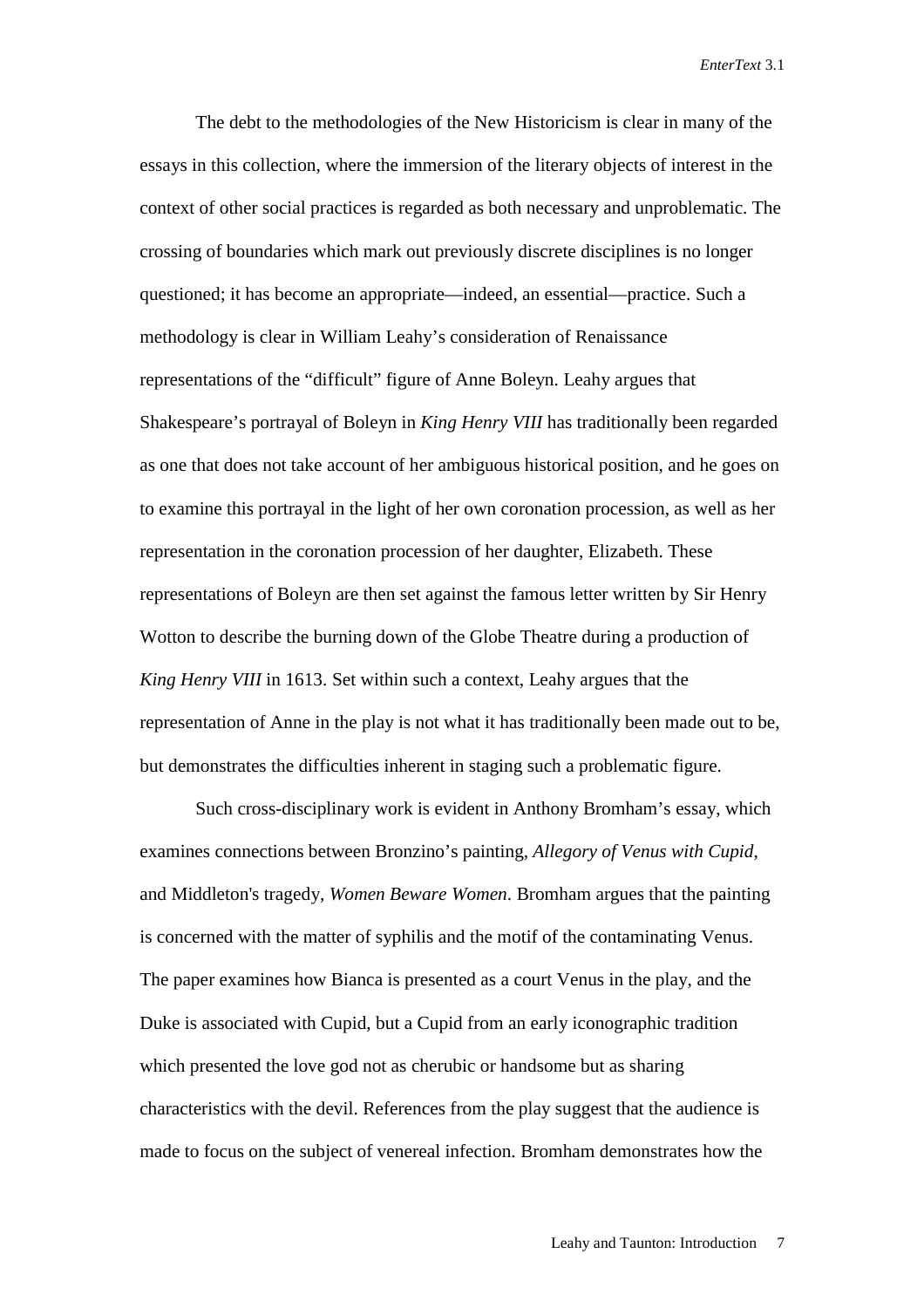connection between the play and the painting shows artists in different fields treating common subject matter and using corresponding techniques.

 Lloyd Davis's essay on Shakespeare's *Julius Caesar* similarly prioritises gender issues, showing how the play is preoccupied with notions of masculinity and male identity. Davis examines how the play stages the destructive conflicts between various male figures and their discursive struggle to define gender and political ideals. Rather than considering the play merely in its moment of cultural production, the essay then turns to contemplate how critical debates in the Restoration and eighteenth century over the quality of Shakespeare's representation of male figures reveal the importance of the play's depiction of gender for notions of history and cultural politics. Ultimately Shakespeare's play and its critical tradition are seen to be unable to conceive of a society not grounded on ideal masculinity, even though that ideal is celebrated largely through violence and death. In this light, Davis argues, *Julius Caesar* stages the potent capacity of culturally dominant masculinity to recreate and perpetuate itself.

 Davis's spotlight on the ways in which literary representations are transmitted through time is also Alan Stewart's subject. "The Birth of a National Biography" provides new insights into the role of biography in complex formations of cultural identity. Stewart's focus is on an article written by S. L. Lee, entitled "The Original of Shylock," published in February 1880 in *The Gentleman's Magazine*. In this article, Lee claimed that Shakespeare had based his character Shylock to some degree on the real-life Portuguese Jewish physician Dr Lopez, who was tried and executed in 1594 for conspiring to poison Queen Elizabeth. Lee used the article to forward a more general claim that there had been a Jewish presence in England in the sixteenth century, a claim that ran counter to standard historiography of the day. At the same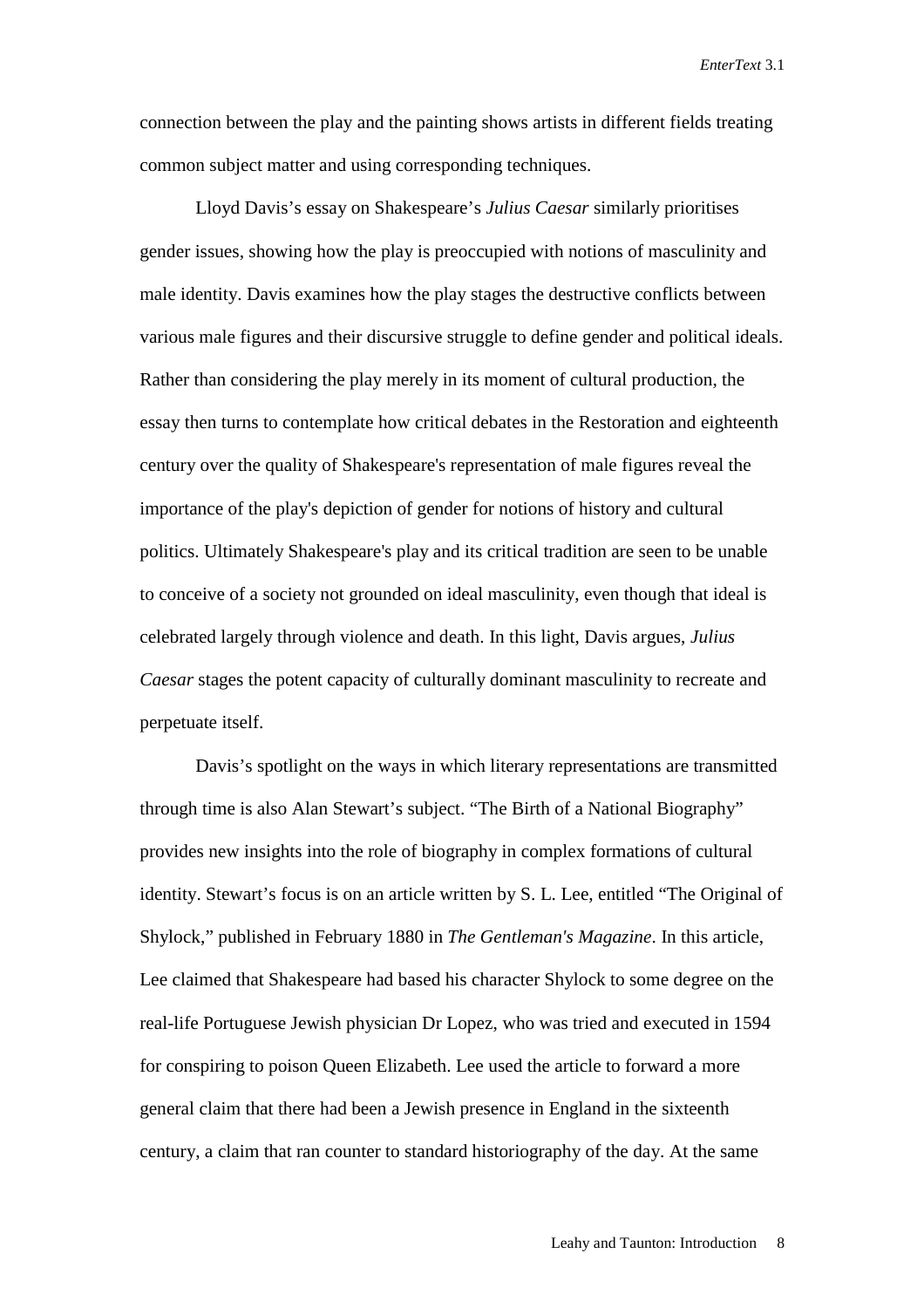time as he identified this Jewish past, however, he disguised his own Jewish identity by changing his name from Solomon Lazarus Levi to "S. L. Lee." In later life, Sidney Lee became a major man of letters, whose achievements included succeeding Leslie Stephen as editor of the *Dictionary of National Biography*. Historians have seen his life as assimilationist, and argued that he did not pursue Jewish concerns and themes in his work. However, Stewart argues that as editor of the *Dictionary of National Biography*, Lee's vision of 'national biography' was importantly an inclusive one that would be "prepared to satisfy the commemorative instinct of all sections of a nation." This led to a policy that revised British history by including nonconformist minorities, including Jews. The paper ends by questioning why, in pursuing this goal, Lee read the affair of Dr Lopez as motivated by anti-Semitism—and deliberately misrepresented archival evidence to forward his case. It suggests tentatively that, writing in late 1879, Lee was responding to news of the rise of anti-Semitism in Germany, and that both his immediate and long-term projects may be more fruitfully understood as part of a subtle response to the new perception of that phenomenon.

In many ways the essay by Kathryn Perry is indicative of the (positive) state in which Renaissance studies finds itself today, concentrating as she does on the commercial imperatives faced by early seventeenth-century printers as well as the types of literature they produced. Perry assesses five little-known collections of epigrams, mostly published in the 1610s, as commodities presented on London booksellers' stalls, marketed by their title-pages, prefatory material and a browse of their contents. It looks at the physical form and material existence of these and other collections of epigrams, at the way in which they are sites on which contests between author, printer, and stationer are played out, and at the ways in which authors construct fictions of socially and intellectually desirable readers. These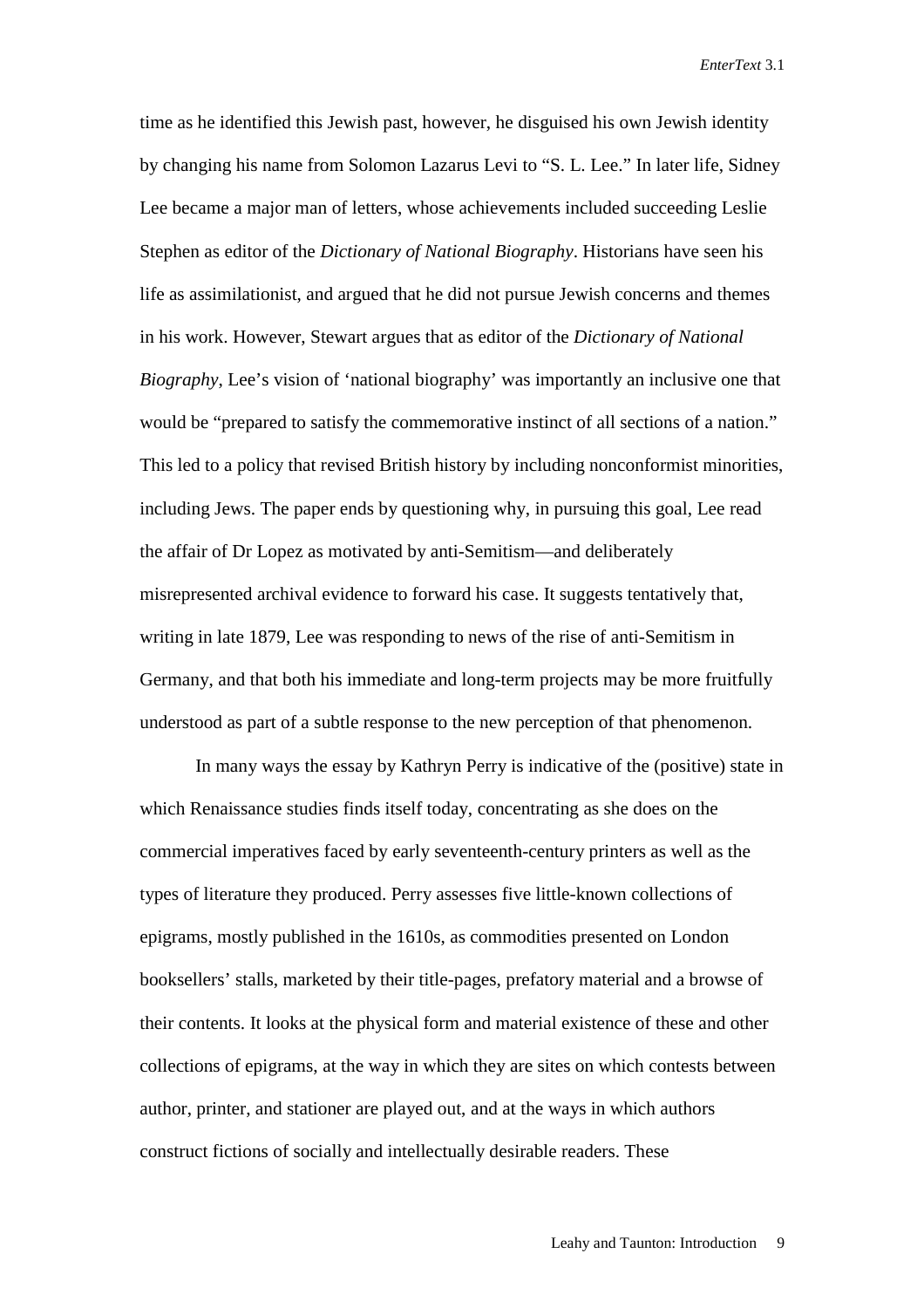epigrammatists do not spurn print and the print marketplace, but they are anxious about the commercial transaction between bookseller and buyer, and do try to ward off the wrong kind of readers, along with the "vile arts" of publicity. The five collections of epigrams share an interest in animal personae and animal metaphors fore-grounded in their title pages and prefatory material. Like the tensions between the elite and the popular manifested in printed collections of epigrams in general, animal references at this date oscillate between associations with the sophisticated and politically daring satire of Spenser's *Mother Hubberds Tale*, and popular entertainment and instruction. In some instances, the author is clearly the source of the animal references; in others, it seems that they have been foisted upon him by the printer or stationer. By foregrounding animals, these epigrammatists add to the risks inherent in their tightrope walk between literary aspiration in a commercial environment, and endorsement by the social elite to which they believe they belong.

 New Historicism and Cultural Materialism encouraged scholars to reflect upon their own critical practice and the implications of that practice. The final essay in this collection pushes this reflexive process even further forward, into what is in effect a theorisation of the practical problems of editorship. In "Modernising Scottish Witchcraft Texts," Lawrence Normand uses his experience to reflect upon the editorial quandaries residing in texts produced during and following the North Berwick witch-hunt of 1590-91, when a group of witches supposedly conspired treasonable witchcraft against King James VI and his newly-wed Danish princess Anne. The process of turning sixteenth-century texts into twenty-first-century printed books that can be readily understood by present-day readers is, according to Normand, one that is fraught with the possibilities of error, distortion and falsification. While an editor's aim is ideally to present early modern texts in an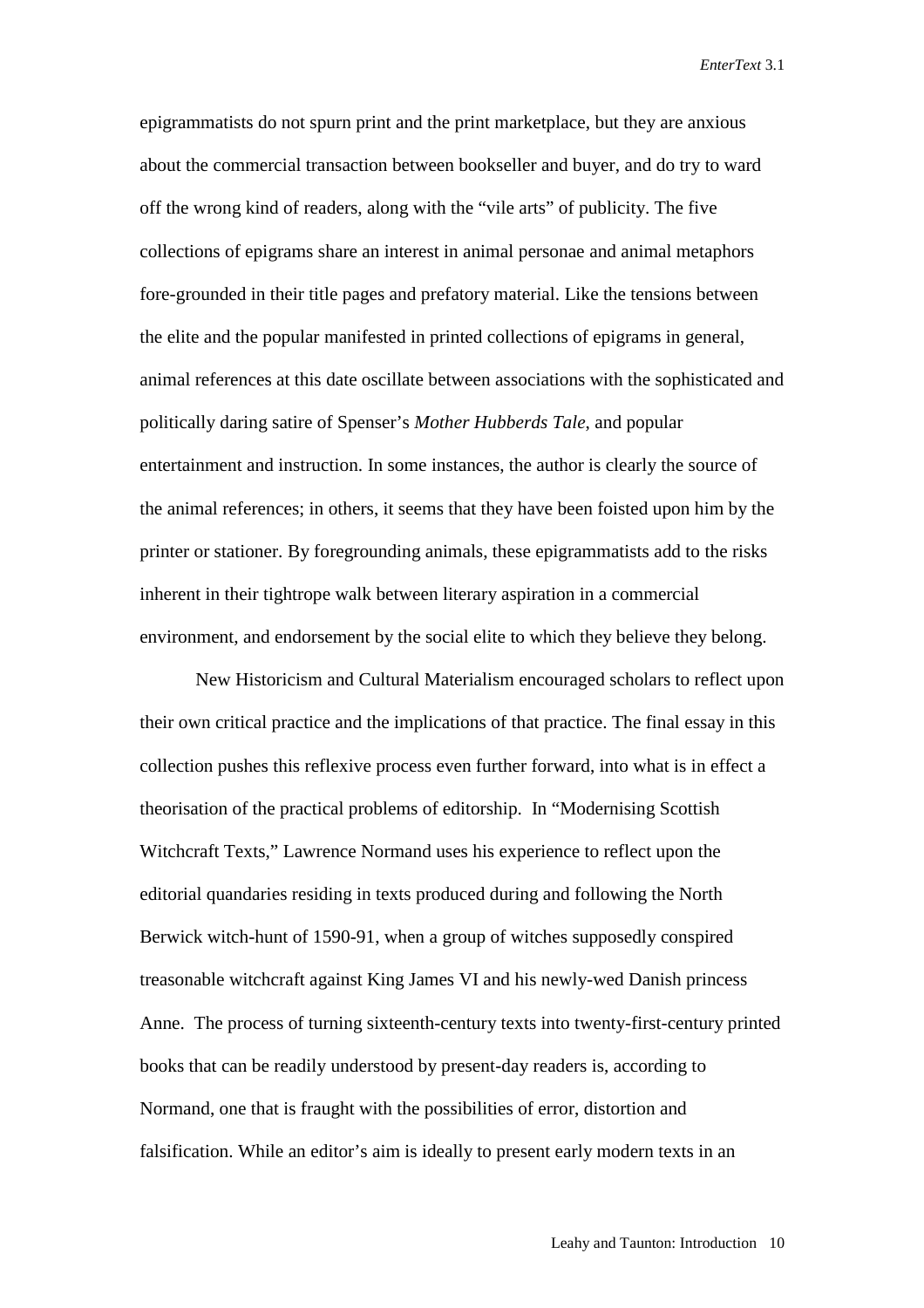authentic way, the editing process shows the impossibility of achieving that. The postmodern idea that literary editors now readily embrace is that an edition of, say, a Renaissance play is one more instance of the play's reproduction in history which has several forms: theatrical production, critical discussion, canonical location, reproduction in film or television. But that idea is not one that is embraced by historians when they seek to edit historical documents for the modern reader. Historical documents are deemed to be significant and useful to the modern reader in trying to understand the past inasmuch as they still carry upon them the signs of their initial production and context. Literary texts, on the other hand, are usually reproduced in new editions with blithe disregard for their original material form. Normand's essay highlights the challenges of editing sixteenth-century texts and marshals the author's editorial experience to formulate a theory of editorship. The texts have value primarily as historical documents yet they range in genre from the non-literary to the literary, and so would seem to demand a different set of priorities in their editing. After these, and other, editing processes have been applied to this varied set of texts, Normand ponders the theoretical questions that arise concerning the aim of presenting early modern texts in an authentic way, and the nature of edited text that emerges from this process.

 In many ways the essays which comprise this special edition of *EnterText* are proof that the Renaissance has been, to a great extent, already critically renegotiated. Each in its own way is representative of the current state of the discipline and, as a whole, they push Renaissance studies in directions which, though heterogeneous, are coherent and cohesive. While one would not want to claim that the discipline is, or should be, at peace with itself, this collection shows that the ideological tensions of the past have, more or less, been put to one side, and Renaissance scholars can now